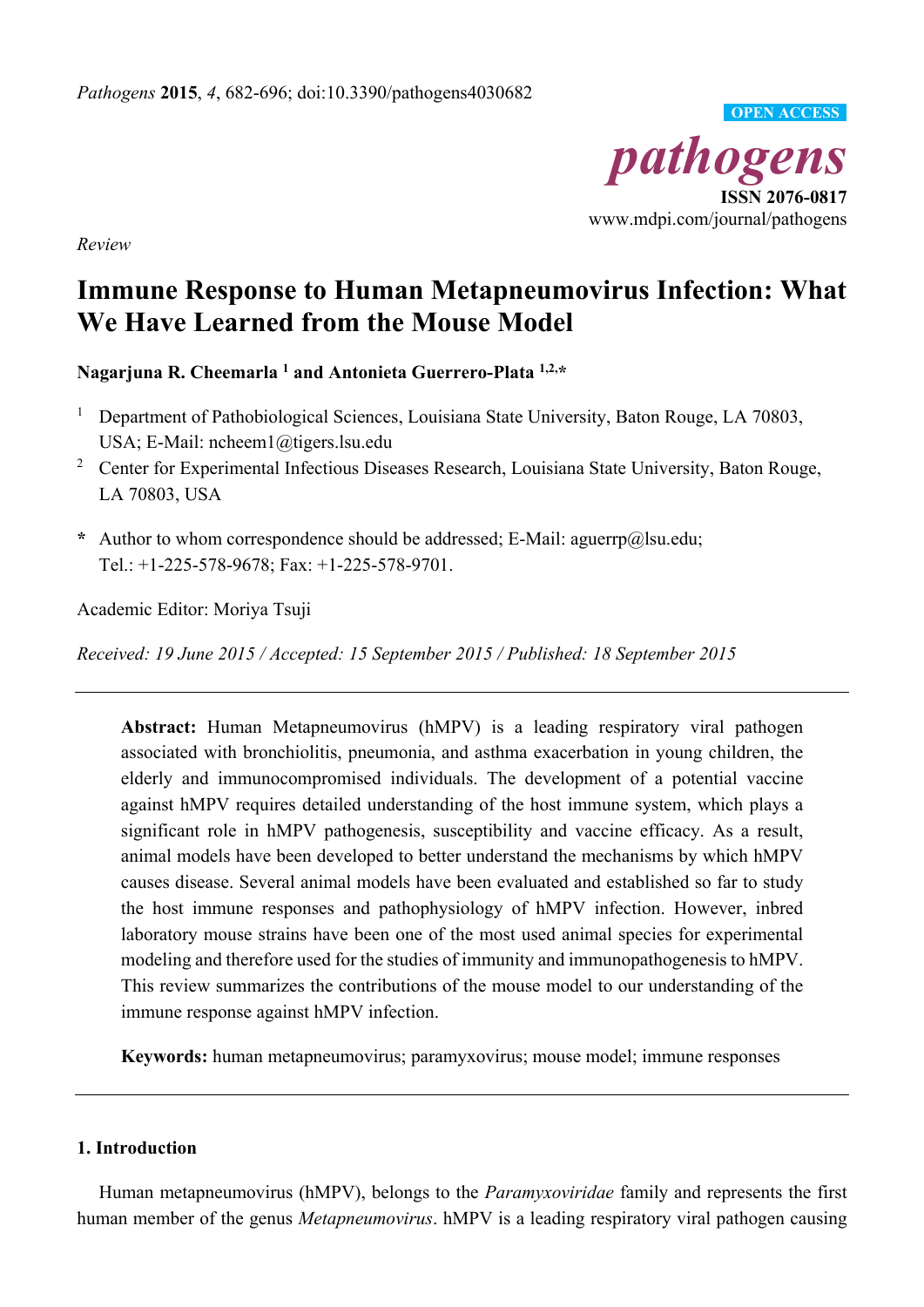acute respiratory tract infection (ARTI) in young children, the elderly and immunocompromised individuals [1]. hMPV was first isolated in the Netherlands in 2001 from respiratory specimens of young children suffering with acute respiratory tract illness [2] and represents a major respiratory pathogen worldwide. Epidemiological studies show that hMPV is responsible for  $5\%$ –15% of pediatric hospitalizations for respiratory tract infections [3–7]. It induces clinical syndromes ranging from mild disease to more severe disease, with high fever, wheezing, severe cough, difficulty in breathing, tachypnea, bronchiolitis and pneumonia [8–10].

hHMPV is an enveloped, negative sense single-stranded RNA virus (Figure 1). Based on phylogenetic analysis, hMPV is classified into four genetic lineages, named A1, A2, B1 and B2 that divide into the A and B antigenic subgroups that belong to one serotype [11,12]. hMPV genome size is approximately 13,000 nt as it varies depending on the strain. Examples of the subgroup A indicate that the strain CAN97-83 is 13,335 nt and NL/00/1 is 13,350 nt, and for the subgroup B: CAN98-75 is 13,280 nt and NL/1/99 is 13,293 nt [11,13]. The hMPV sequence includes eight genes encoding nine proteins: nucleocapsid (N), phosphoprotein (P), matrix (M), second matrix (M2-1, M2-2), fusion (F), small hydrophobic (SH), attachment (G) and RNA-dependent RNA polymerase (L). The gene order in hMPV is represented as 3′-N-P-M-F-M2-SH-G-L-5′ (Figure 1). The attachment (G) and small hydrophobic (SH) genes are found to be highly variable while a high level of sequence conservation has been observed for the fusion (F) gene [13]. The G protein is a transmembrane surface glycoprotein, which initiates the virus-host cell membrane attachment and so considered as a key player in viral replication. The fusion (F) protein is required for the fusion of virus with host cell membrane and is capable of being accessed by neutralizing antibodies. The nucleocapsid (N), phosphoprotein (P) and RNA-dependent RNA polymerase (L) proteins along with M2 protein are involved in RNA synthesis [11,14,15].



**Figure 1.** Model structure and proteins encoded by Human Metapneumovirus (hMPV). (**a**) hMPV model structure indicating viral proteins encoded by (**b**) the viral genome.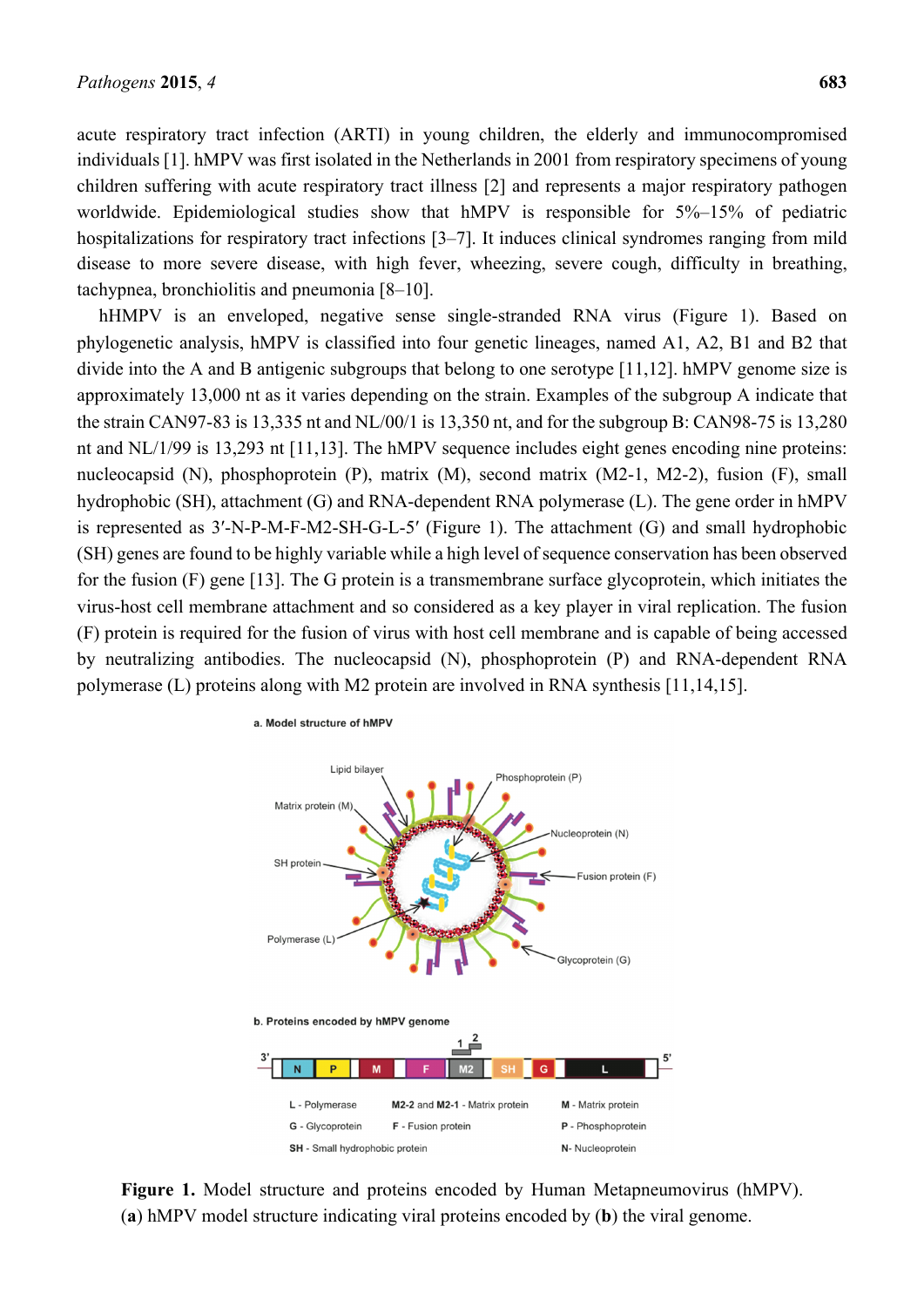Several animal models including mouse (see Table 1), cotton rat [16–19], hamster [20–22], ferret [20] and nonhuman primate models [20,23,24] have been established to date to study the immunopathology occurring after hMPV infection. Among them, the mouse model has provided considerable knowledge towards our understanding of the hMPV-host interaction. Thus this review focuses on the current knowledge of the immunity and immunopathology induced by hMPV in the experimental mouse model of infection.

| <b>Mice Strain</b> | Mice Age                 | (Group) Strain  | <b>Virus Dose</b>                           | Refs.              |
|--------------------|--------------------------|-----------------|---------------------------------------------|--------------------|
| BALB/c             | F 6–8 week-old           | $(A)$ NL 00-01  | $3.3 \times 10^5$ PFU                       | $\lceil 25 \rceil$ |
| BALB/c             | F 4–6-week-old           | $(A) C - 85473$ | $1.5 \times 10^5 - 10^8$ TCID <sub>50</sub> | $[16, 26 - 32]$    |
| BALB/c             | F 6–8-week-old           | $(A)$ C4-CJP05  | $106$ PFU                                   | $[33]$             |
| BALB/c             | F4-6-week-old            | (B) CAN98-75    | $0.8 - 1 \times 10^6$ PFU                   | [29, 34, 35]       |
| BALB/c             | F 5–7 week-old           | $(A)$ NL/1/00   | $10^6 - 10^7$ PFU                           | [20,36]            |
| BALB/c             | $F_{0}$ = 7 week-old     | $(B)$ NL/1/99   | $107$ PFU                                   | $\lceil 36 \rceil$ |
| BALB/c             | $F_{0}$ + $-10$ week-old | $(A)$ CAN97-83  | $10^6 - 10^7$ PFU/TCID <sub>50</sub>        | $[30, 37 - 41]$    |
| BALB/c             | F 5–6 week-old           | $(A)$ CZ0107    | $106$ PFU                                   | [42]               |
| BALB/c             | M 19 month-old           | $(A)$ CAN97-83  | $2 \times 10^7$ geq                         | [43]               |
| BALB/c             | $F 8-10$ week-old        | $(A)$ D03-574   | $2 \times 10^5$ PFU                         | [44]               |
| C57BL/6            | $6-10$ week-old          | $(A)$ CAN97-83  | $10^6 - 10^7$ PFU                           | $[38, 45 - 49]$    |
| C57BL/6            | $F_{6-12}$ week-old      | $(A)$ TN/94-49  | $0.6 - 1.5 \times 10^6$ PFU                 | $[50 - 53]$        |
| $\text{DBA}/2$     | 5–6 week-old             | $(A)$ TN/94-49  | $10^{5.9}$ PFU                              | [17]               |
| <b>SCID</b>        | F 6–8 week-old           | $(A)$ NL/1/00   | $6.5 \times 10^6$ PFU                       | $[54]$             |

**Table 1.** Different conditions for mouse infection with hMPV.

 $PFU =$  Plaque Forming Units;  $geq$  = genome equivalents; TCID50 = 50% tissue culture infective dose.

## **2. hMPV Infection in Mice**

The experimental mouse model of hMPV infection has been established in several mouse backgrounds using different hMPV strains at diverse inoculum concentrations, as shown in Table 1.

Intranasal inoculation of mice with hMPV induces pulmonary inflammation characterized by interstitial inflammation and/or peribronchiolar and perivascular cellular infiltration [30,35,39,49], body weight loss with a peak of 15%–25% [16,25,32,34,41], altered respiratory function characterized by a significant increase in airway obstruction on day 5 after hMPV infection that could persist until day 21 [30], and lung viral titers that peak between day 3 to day 14 after hMPV infection [16,25,30,41].

However, some variations can be observed depending on the different experimental conditions. For instance, intranasal inoculation of BALB/c mice with hMPV CAN98-75 resulted in a biphasic lung viral replication with peaks at day 7 and day 14 [34,35] while infection of BALB/c mice with any other hMPV strain led to a one-peak only of viral titer on or before day 5 after infection (Table 2). Based on the data from the reports included in Table 2, BALB/c mice appear to be more permissive than C57BL/6 mice. Although, shedding of infectious virus beyond the recovery phase has been rarely reported [34], detection of hMPV transcripts have been found at day 154 [30] and 180 [34] after infection, suggesting that hMPV could persist in the lung of infected animals since hMPV infection has been characterized as a localized infection affecting just the airways but no other organs [35].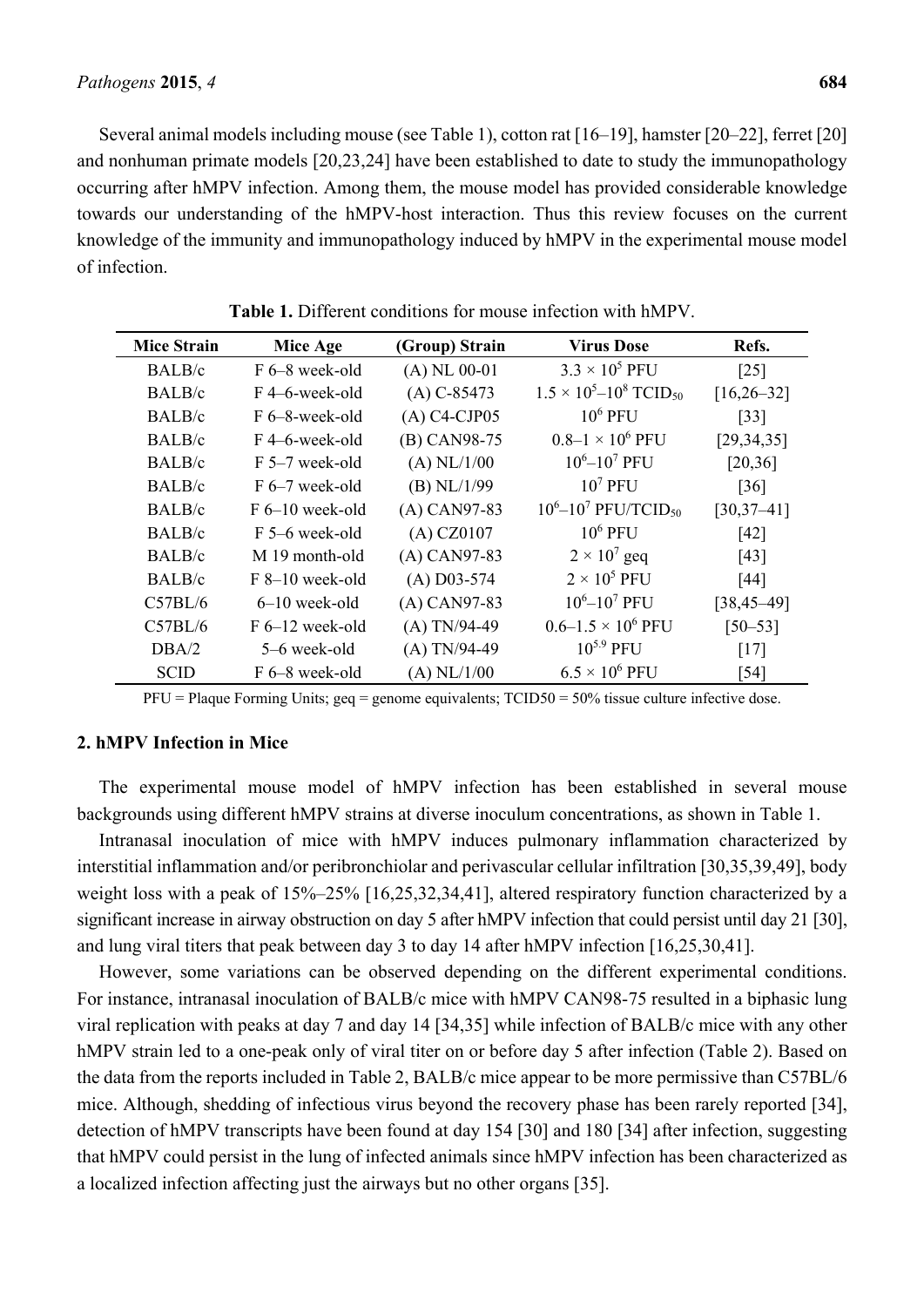| <b>Mice Strain</b> | Virus Strain | <b>Virus Inoculum</b>                | <b>Peak Viral Titer</b>                                     | Ref.               |
|--------------------|--------------|--------------------------------------|-------------------------------------------------------------|--------------------|
| BALB/c             | NL/1/00      | $3.3 \times 10^5$ PFU                | Day 4 ( $Log10 2.37 PFU/g$ )                                | $[25]$             |
| BALB/c             | CAN97-83     | $107$ TCID50                         | Day 4 (10 <sup>5</sup> TCID <sub>50</sub> /g)               | [41]               |
| BALB/c             | C85473       | $1.5 \times 10^5$ TCID <sub>50</sub> | Day 6 ( $\sim$ 10 <sup>4</sup> TCID <sub>50</sub> /lung)    | $\lceil 26 \rceil$ |
| BALB/c             | C85473       | $1 \times 10^8$ TCID <sub>50</sub>   | Day 5 (7 $\times$ 10 <sup>6</sup> TCID <sub>50</sub> /lung) | $\lceil 30 \rceil$ |
| BALB/c             | C85473       | $1 \times 10^8$ TCID <sub>50</sub>   | Day 5 (1.92 $\times$ 10 <sup>7</sup> TCID <sub>50</sub> /g) | [16]               |
| BALB/c             | C85473       | $5.8 \times 10^5$ TCID <sub>50</sub> | Day 5 (~10 <sup>5</sup> TCID <sub>50</sub> /g)              | $[32]$             |
| BALB/c             | NL/1/00      | $1.5 \times 10^5$ PFU                | Day 5 (5.1 $\times$ 10 <sup>5</sup> PFU/g)                  | $\left[55\right]$  |
| BALB/c             | D03-574      | $2 \times 10^5$ PFU                  | Day 4 (~ $10^{3.6}$ PFU/lung)                               | $[44]$             |
| C57BL/6            | CAN97-83     | $5 \times 10^6$ PFU                  | Day 5 $(10^{4.9} \text{ PFU/g})$                            | [46]               |
| C57BL/6            | TN/94-49     | $1 \times 10^6$ PFU                  | Day 5 ( $\sim$ 4.7 Log <sub>10</sub> PFU/g)                 | $\lceil 53 \rceil$ |
| C57BL/6            | CAN97-83     | $1 \times 10^7$ PFU                  | Day 5 ( $\sim$ 4.1 Log <sub>10</sub> PFU/g)                 | $[47]$             |
| C57BL/6            | TN/94-49     | $6 \times 10^5$ PFU                  | Day 5 ( $\sim$ 4.2 Log <sub>10</sub> PFU/g)                 | $\lceil 51 \rceil$ |

**Table 2.** Mouse susceptibility and permissibility to hMPV.

#### **3. Lung Antiviral and Inflammatory Responses**

#### *3.1. Innate Immunity*

Innate immune responses to viral infections in the lung serve as the first line of defense and it is activated upon recognition of the pathogen by immune cells in the respiratory tract. The cellular barrier constituting neutrophils, macrophages, natural killer (NK) cells and dendritic cells (DC) play a key role in the innate immune responses, which is triggered by the recognition of pathogen associated molecular pattern (PAMP) by cell receptors called pattern recognition receptors (PRRs) expressed in most cells of the respiratory tract. These pattern recognition receptors are broadly classified into membrane bound Toll-like receptors (TLRs), C-type lectin receptors (CLR), cytoplasmic RIG-I-like receptors (RLRs) and nucleotide-binding oligomerization domain (NOD)-like receptors (NLRs) [56]. The recognition of viral PAMPs by the cellular PRRs initiate the activation of signaling pathways leading to the production of cytokines and chemokines by the cells in the respiratory tract, that in turn regulate the inflammatory and immune responses in the infected host.

### 3.1.1. Pattern Recognition Receptors and Signaling Pathways

We have recently demonstrated the importance of the RLR helicase melanoma differentiation-associated gene 5 (MDA5) in the type I  $(\alpha/\beta)$  and type III ( $\lambda$ ) interferon (IFN) production by hMPV infection [45]. In a model of MDA5-deficient mice (C57BL/6J background) infected with hMPV CAN97-83, the lack of MDA5 resulted in a decreased viral clearance, enhanced disease severity and pulmonary inflammation, and was necessary for the production of IFN- $\alpha/\beta$  and IFN- $\lambda$ 2/3. Moreover, MDA5 regulated the production of cytokines and chemokines in response to hMPV, demonstrating the critical role MDA5 plays in the control of hMPV-induced disease [45]. Downstream of the MDA5 signaling pathway, this helicase interacts with the adaptor molecule IFN-promoter stimulator 1 (IPS-1) at the mitochondrial membrane in order to induce the expression of cytokines [57]. In that regard, studies in neonatal IPS-1 deficient mice (C57BL/6 background) have shown that the absence of IPS-1 led to an increased viral load and decreased production of IFN-β and IFN-λ2/3 at day 1 after hMPV infection [58],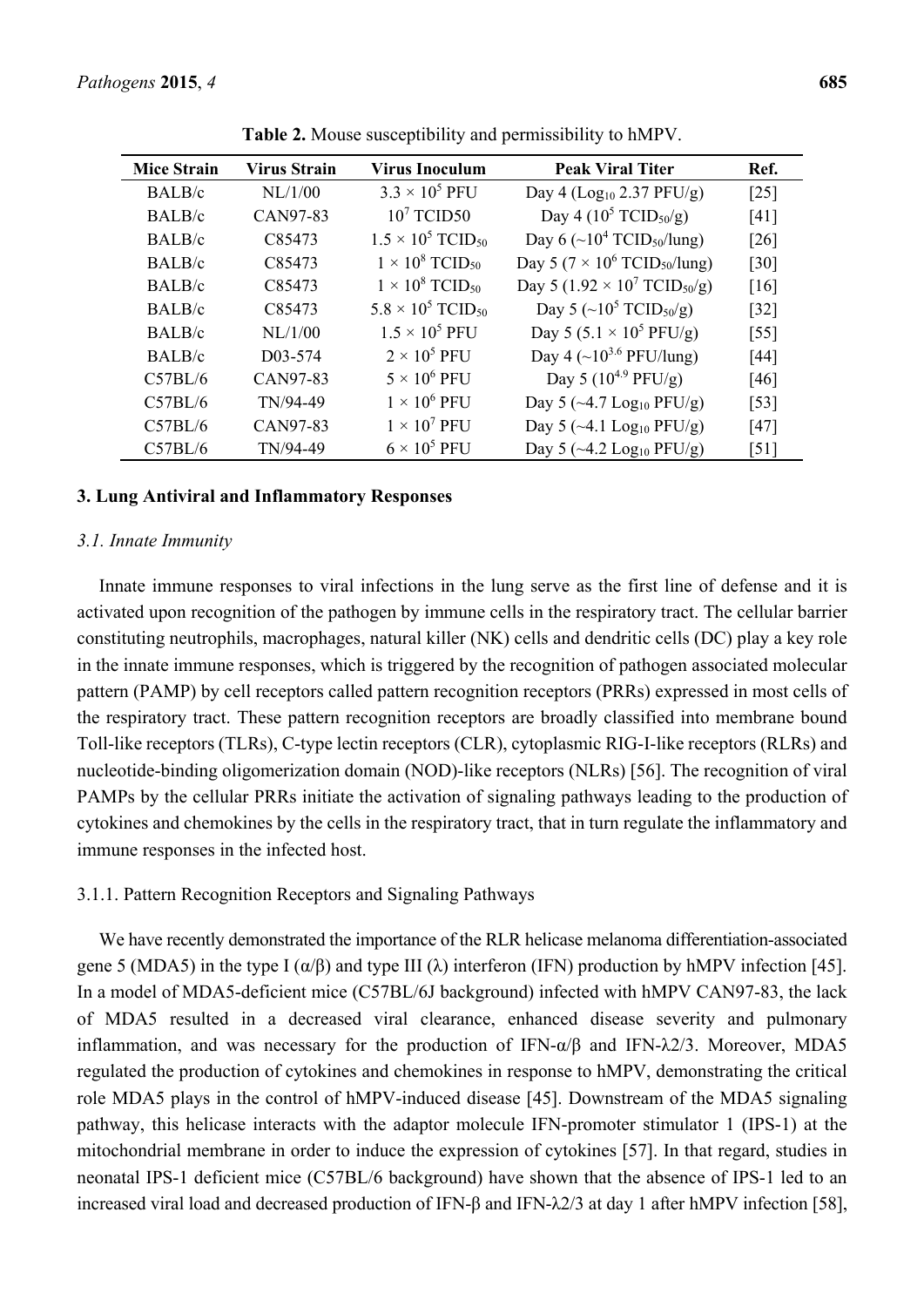indicating that IPS-1 contributes to the antiviral response and hMPV clearance. Moreover, similar IFN response to hMPV infection in the absence of IPS-1 has been reported in adult mice [59]. Thus, these findings confirm the key role for the MDA5 and IPS-1 signaling pathway in the antiviral response against hMPV infection.

On the other hand, data of hMPV infection in C57BL/10ScSnJ Toll-like receptor 4 (TLR4) deficient mice have shown that absence of TLR4 resulted in a decreased inflammatory response, disease severity, as well as IFN-α/β and cytokine production [48]. In line with those data, the lack of myeloid differentiation protein response 88 (MyD88), an essential adaptor molecule for TLR's (except TLR3), led to a reduced lung inflammation and disease severity compared to wild type mice. The absence of MyD88 also impaired the production of cytokines and chemokines and the recruitment of DC, CD4 and CD8 T cells into the lungs of infected mice [47]. Collectively, these studies indicate that TLR4 and MyD88 are key molecules that regulate the hMPV-induced pulmonary inflammation and disease pathology in mice.

Signaling via PRRs ultimately leads to the activation of the transcription factors interferon (IFN) regulatory factors (IRFs), which induce the expression of the interferons and cytokine responses. Data in C57BL/6 mice have demonstrated that the expression of both IRF3 and IRF7 were necessary for the production of IFN-α/β [45]. In agreement with these results, in hMPV-infected C57BL/6 neonatal mice, both IRF3 and IRF7 were necessary for the expression of IFN-α4 and IFN-β. Moreover, the absence of both IRF3 and IRF7 exacerbated the Th1, Th2, and Th17 lymphocyte responses as well as the recruitment of neutrophils, eosinophils, NK and NK T cells in response to hMPV infection [58]. Similarly, the production of IFN-λ2/3 after hMPV infection was regulated by the expression of IRF-7 in adult [49] and neonatal [58] mice. However, the expression of IRF-3 was necessary for the production of IFN-λ2/3 in neonatal mice [58] but it was dispensable when the IFN-λ2/3 was induced by hMPV in adult mice [49], suggesting that the activation of the IFN-λ response by hMPV in adult and young mice is differentially regulated by IRF-3 and IRF-7 expression. Interestingly, hMPV has also been reported to inhibit the IFN responses [39,49]. Studies in BALB/c mice have demonstrated that hMPV infection inhibits the poly-ICLC- (synthetic dsRNA, TLR3/RIG-I/MDA5 agonist) and CpG-ODN- (TLR9 agonist) induced IFN-α production [39], suggesting that hMPV infection is able to inhibit the activation of RLRs and TLRs *in vivo*. In addition, recent data have shown that hMPV G protein inhibits the production of IFN-λ2/3 in BALB/c mice after hMPV infection, at least through the interference with the RIG-I/MDA5 pathway [49].

Based on the reported observations described above, hMPV-induced immune response is regulated by the activation of selected PRRs. It appears that hMPV infection activates TLRs to induce an inflammatory response while it subverts RLRs to alter the antiviral responses via the inhibition of interferons. This immune subversion is attributed to the expression of hMPV G protein. Taken together, experimental evidence demonstrates that hMPV is able to activate and subvert antiviral signaling pathways, likely through different mechanisms. However, unresolved pathways involved in activation or subversion of hMPV induced immune response, need further elucidation. A detailed understating of hMPV induced recognition and signaling cascades is crucial to developing effective therapeutics and vaccine strategies.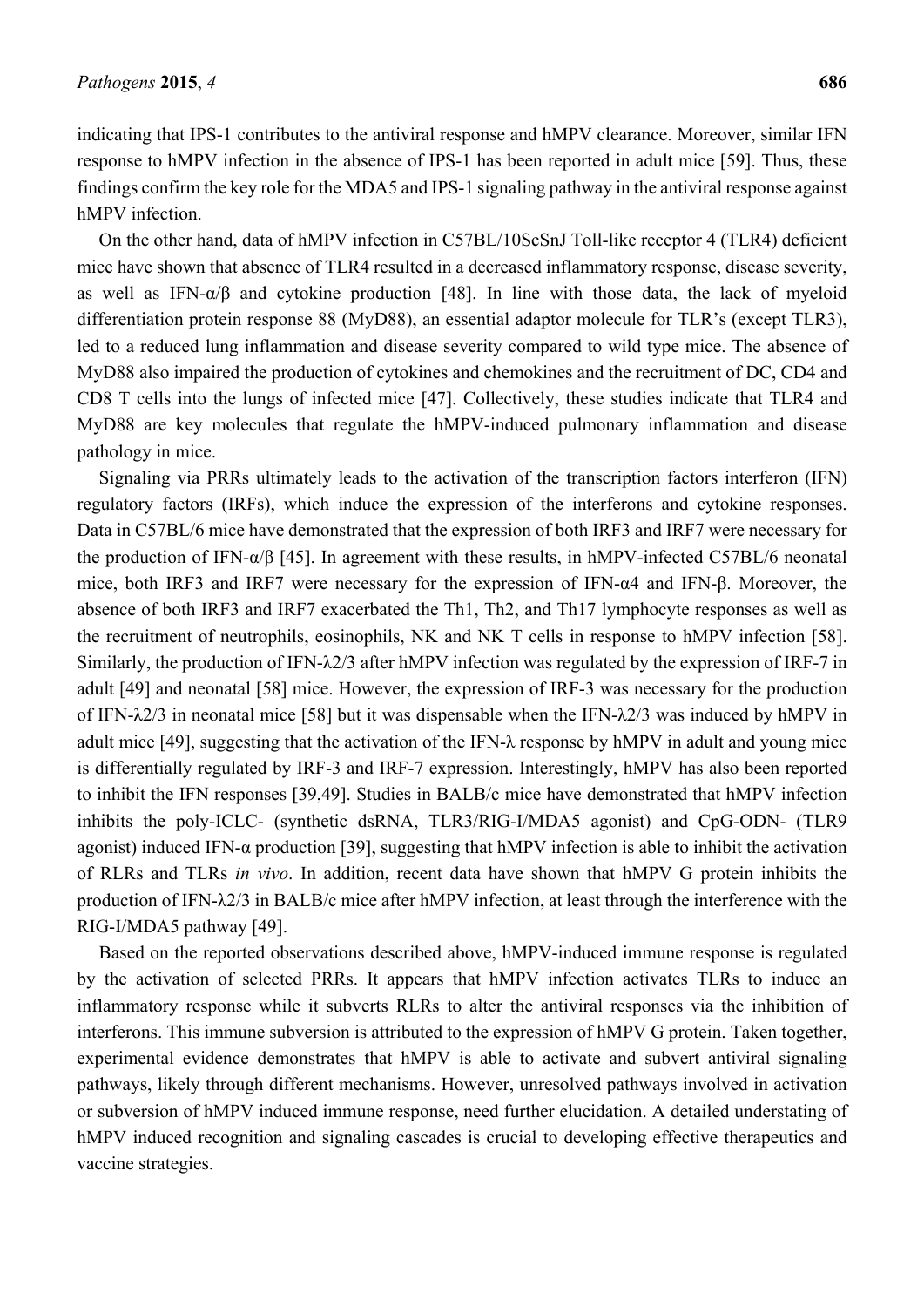#### 3.1.2. Cytokine Production

hMPV is known to induce in humans a profile of cytokines distinct to other respiratory viruses such as respiratory syncytial virus (RSV), and influenza virus [60]. Although very scarce, studies comparing hMPV and RSV infection are clinically relevant as RSV is the closest related human paramyxovirus to hMPV [11]. In fact, symptoms between RSV and hMPV are indistinguishable, ranging from mild cold-like symptoms to more severe clinical manifestations like bronchiolitis or severe pneumonia that require hospitalizations [3,7,61]. However, some aspects of the immune response elicited by these two viral pathogens are distinct. This was demonstrated by the analysis of nasal washes from hospitalized infants showing that hMPV infection induced significantly lower amounts of proinflammatory cytokines including IL-12, IL-6, IL-8, TNF-α and IL-1β compared to RSV infection [60], suggesting that hMPV is a poor inducer of inflammatory cytokines compared to RSV in infected infants. In line with these data, research in the mouse model resembled the observation in human studies. Using BALB/c mice infected with hMPV (CAN97-83) and compared to RSV (A2) side-by-side, hMPV induced a weaker response of proinflammatory cytokines (IL-1α, IL-1β, IL-6, TNF-α, G-CSF) and regulatory cytokines (IL-10, IL-12p70, IL-17). However, hMPV induced a stronger response of IFN-α, GM-CSF, IL-18, CXCL1 (KC) and a sustained production of IL-12p40 [37]. In contrast to this work, a study conducted in BALB/c mice using a clinical hMPV isolate (D03-574) induced significantly higher levels of TNF-α, IL-6 and MCP-1 compared to RSV (A2) at day 4 and 7 post infection [44]. The discrepancies between these two studies in mice could be due to the use of different virus strains and virus stock preparations.

The effect of hMPV on the IFN response has been further confirmed since experimental observations indicated that hMPV induced a stronger response of IFN-β and IFN-λ2/3 when compared to RSV infection in BALB/c mice [49]. However, levels of IFN-γ were induced similarly by hMPV and RSV-infected BALB/c mice [44]. Additional data have also demonstrated the capacity of hMPV to induce several cytokines in the lung, where a significant induction of CCL2 (MCP-1) and CXCL1 (KC) on day 1 and IFN-γ, CCL5 (RANTES), CCL3 (MIP1α), and IL-4 on day 5 after hMPV infection has been observed [16,25]. Overall, these findings suggest that hMPV infection induces a unique profile of cytokines and chemokines in the lung of infected mice.

The regulatory effects that lung cytokines and chemokines exert in hMPV-induced disease are still largely unexplored. In that regard, IL-12p40, an induced cytokine during hMPV infection that remains sustained after the resolution of the disease [37] has been shown to be critical to control disease severity by regulating cytokine production, inflammatory response and mucin production in the lung. Using IL-12p40-/- mice infected with hMPV, showed an increased goblet cell formation, increased mucin gene expression in the airways and decreased lung function. IL-12p40 was found to specifically regulate the expression of IFN-γ, IL-6, CXCL10 (IP-10), CCL11 (eotaxin), CXCL1 (KC, IL-8 homolog) and CCL2 (MCP-1) in mice infected with hMPV [46]. Furthermore, the level of expression of inflammatory cytokines after hMPV infection appears to be altered in aged animals. For instance, TNF- $\alpha$  levels were decreased ~7-fold in 19 moth-old hMPV-infected mice when compared to 4–6 week-old animals [43] while IL-6 was increased in 18–19 month-old mice when compared to 6–8 week old mice [62]. Also, hMPV infection alters the cytokine response to opportunistic bacterial infection in the lung. Prior hMPV infection exacerbated the levels of TNF-α, IFN-γ, IL-1α, IL-1β, IL-6, IL-12p40, IL-12 p70, IL-9, IL-10, IL-13, KC, G-CSF, GM-CSF, MCP-1 and MIP-1α in *Streptococcus pneumonia*-infected mice and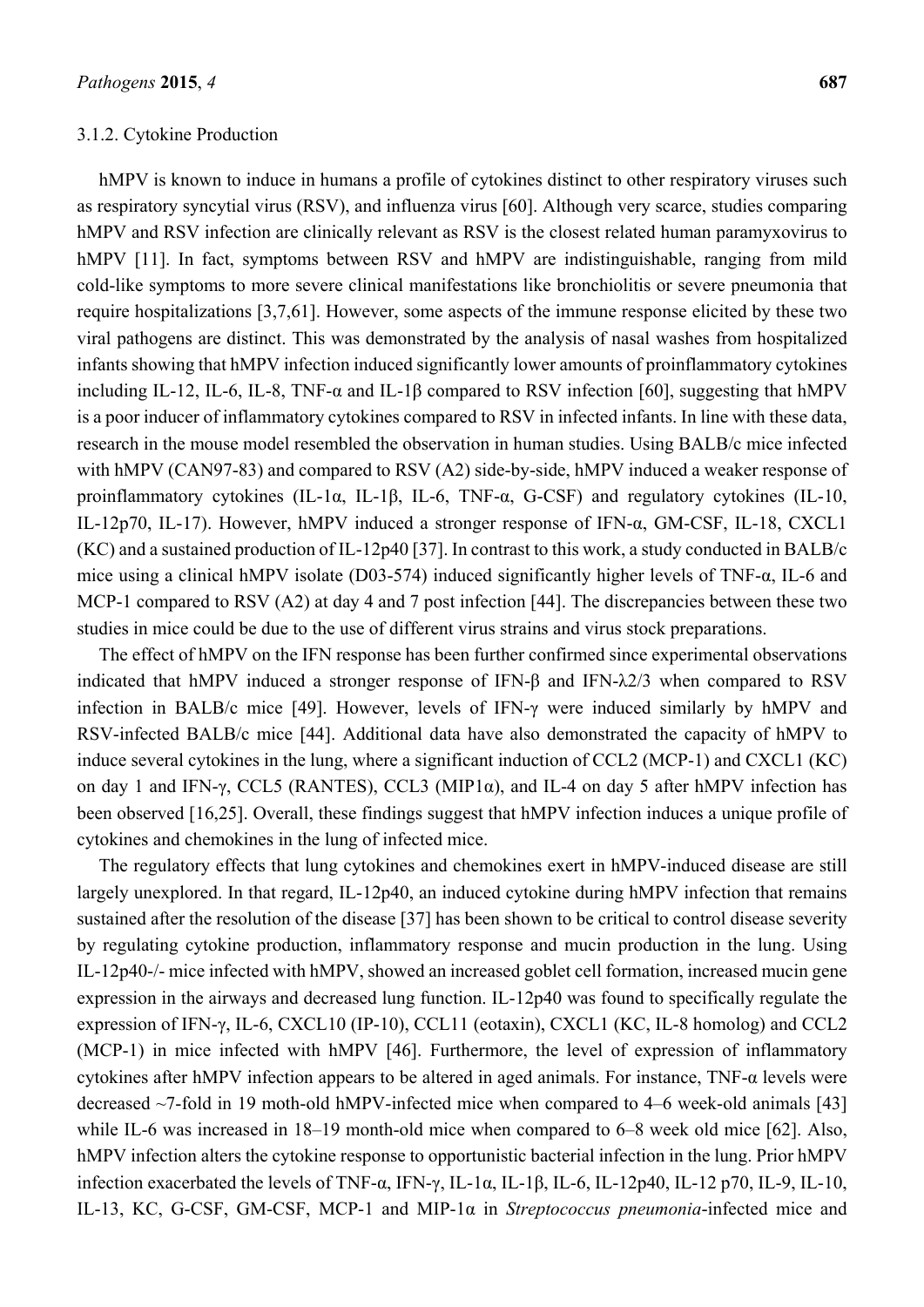predisposed those animals to severe pneumococcal infection [26]. The described cytokine patterns induced by hMPV infection are crucial to understanding the underlying mechanisms in activation of the innate and adaptive immune responses as well as the initiation and resolution of the inflammatory response and lung viral clearance. However, the role of these cytokine pathways in promoting and modulating inflammation and host immune responses in hMPV infection are still largely unknown. The use of genetically modified mice will represent a critical tool to answer these relevant questions.

#### 3.1.3. Dendritic Cells

Dendritic cells (DC) are professional antigen-presenting cells within the immune system. Respiratory tract dendritic cells are present within airway epithelium, submucosa and associated lung parenchymal tissue under resting conditions [63]. Their strategic localization at the site of pathogen entry makes them particularly susceptible to initial viral invasion. After detection, uptake and degradation of viruses, DC initiate immune responses via the secretion of interferon (IFN), chemokines and proinflammatory cytokines, as well as the upregulation of a variety of costimulatory molecules and receptors, a process globally known as cell maturation. After maturation, DC efficiently present antigens and initiate adaptive immune response by migrating into lymph nodes (LN) to activate the virus-specific T cell response [32]. To date, there have been at least three major subsets of murine lung DC described. These include plasmacytoid DC (pDC), the myeloid DC (also known a conventional DC, cDC), and the interferon-producing killer dendritic cells (IKDC). DC have been reported to participate in the innate and adaptive immune response to hMPV infections, indicating their critical role in the antiviral immunity to this virus. Dendritic cells are susceptible to hMPV infection *in vitro* [64] and *in vivo* [40,65]. In fact, hMPV activates mouse lung DC, and induces the upregulation of costimulatory molecules and the secretion of several cytokines including IL-6, IFN- $\alpha$ , IFN- $\beta$  and TNF- $\alpha$  [40]. hMPV infection also induced the recruitment of pDC and IKDC which peaked by day 8 after infection. The predominant subset recruited to the lung corresponded to cDC, and this remained the highest subset for at least 18 days, beyond the acute phase of infection. CD103+ cDC substantially decreased until three weeks after infection and returned to basal levels by week 8. Differential production of cytokines by murine lung pDC and cDC infected with hMPV was also observed. More interestingly, hMPV infection reduced the capacity of lung cDC to stimulate T cell responses [40], which is in line with some reports *in vitro* using human DC that indicate that hMPV alters their capacity to activate T cells [64,66].

#### 3.1.4. Alveolar Macrophages

Alveolar macrophages (AMs) are known to be the first line of defense against respiratory pathogens [67]. They reside in the pulmonary alveolus and survey the exposed airways to contribute to the innate host defense against inhaled insults [68]. They are essential source of immunomodulatory cytokines for host responses against lung infections and their depletion results in impaired host response [67,69,70]. In fact, recent work has demonstrated that AMs differentially control the antiviral response and airway inflammation in hMPV infection when compared with RSV [69]. Using a BALB/c mouse model, AMs were depleted using clodronate liposomes (L-CL2MBP) prior to hMPV infection. Depletion of AMs altered the hMPV-induced disease since there was a reduced body weight loss, lung viral titer, decreased lung inflammation and airway hyperresponsiveness (AHR). Moreover, the recruitment of CD4+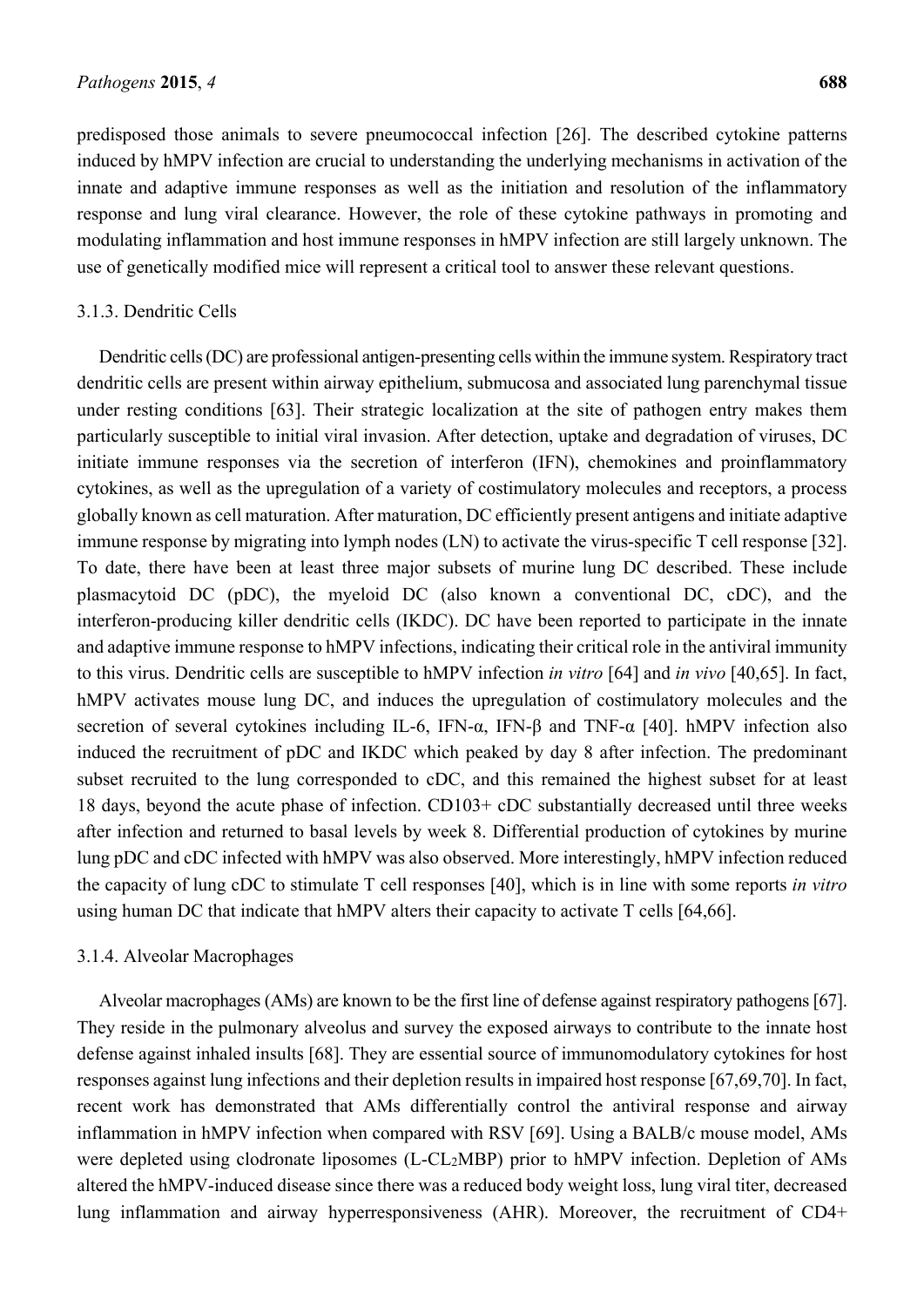T lymphocytes was significantly decreased following AM depletion. AMs are sources of pro inflammatory cytokines and chemokines. In line with this, depletion of AMs resulted in significantly lower level of cytokines including IL-1α, IL-1β, TNF-α, IL-6, GM-CSF, G-CSF, CCL4, IFN-α and IFN-β. However, their depletion also induced an increased release of CCL3, CCL5, and IL-12p40 after hMPV infection [69]. Thus, the results of this study indicate that the presence of alveolar macrophages regulate and contribute to the hMPV-induced disease.

#### 3.1.5. Natural Killer Cells

Another component of the innate immune system are the natural killer (NK) cells, which are lymphocytes that respond to malignant tumors and intracellular pathogens including viruses. Studies conducted by Alvarez *et al.* demonstrated that NK cells have a leading role in controlling hMPV viral clearance [36]. Depletion of NK cells with anti-CD49b/Pan-NK cell monoclonal antibody in BALB/c mice resulted in increased lung viral titers on days 7, 28 and 60 after infection compared to NK cell competent mice. In contrast, work reported by Wen S. *et al.* in C57BL/6 mice have demonstrated that NK cells do not contribute to hMPV clearance [51]. Lung NK cell numbers in infected mice were, however, increased as early as day 1 after hMPV infection and peaked on day 3 compared to mock infected mice. Moreover, hMPV infection induced activation of lung NK cells, as indicated by the upregulation of CD69. However, depletion of NK cells using the anti-NK1.1 antibody did not result in changes in lung viral titers, lung histopathology, or the numbers of CD4+ and CD8+ T lymphocytes. Suggesting that, NK cells do not play a significant role in the host responses against hMPV, and that the clearance of the viral infection requires different set of immune components *in vivo*. The discrepancies between these two studies could be attributed to the use of different experimental conditions, as detailed above. Thus, further work to fully define the role of NK cells in hMPV infection is warranted.

#### *3.2. Adaptive Immunity*

Cell mediated immunity serves as an important barrier in the multi-step paradigm of immune responses to pathogenic mechanisms. These responses function mainly by activation of cytotoxic T-lymphocytes to induce apoptosis of virus-infected cells or by activating T helper cells to stimulate other immune cells such as macrophages, B cells and NK cells and aid in the production of distinct cytokine profiles to induce intercellular communication. Experimental evidence with clone-specific induction of cytotoxic T cells [38] and experimental models with T cell depletion studies [34,38,41] demonstrate the essential role of T lymphocytes in immune surveillance and protection in hMPV infection.

Characterization of the T cell response against this virus has indicated that hMPV results in an accumulation of virus-specific cytotoxic CD8+ T cells (CTL) in the lungs 7 days after infection but not in regional lymph nodes or spleen. However, a strong memory response can be recalled from the spleen at 21 days post infection [71]. Though both CD4+ and CD8+ T cells act synergistically and play an indispensable role in both inflammatory responses and anti-viral immunity, they have been found to induce different profile of cytokines after hMPV infection [35]. During primary infection, depletion of either of the two T cell subsets, or in fact both of them, caused reduced inflammation and body weight loss in hMPV-infected mice but were required for viral clearance. These data suggest that primary hMPV infection induces lung disease mediated, in large extent, by T cells while T cells are also necessary for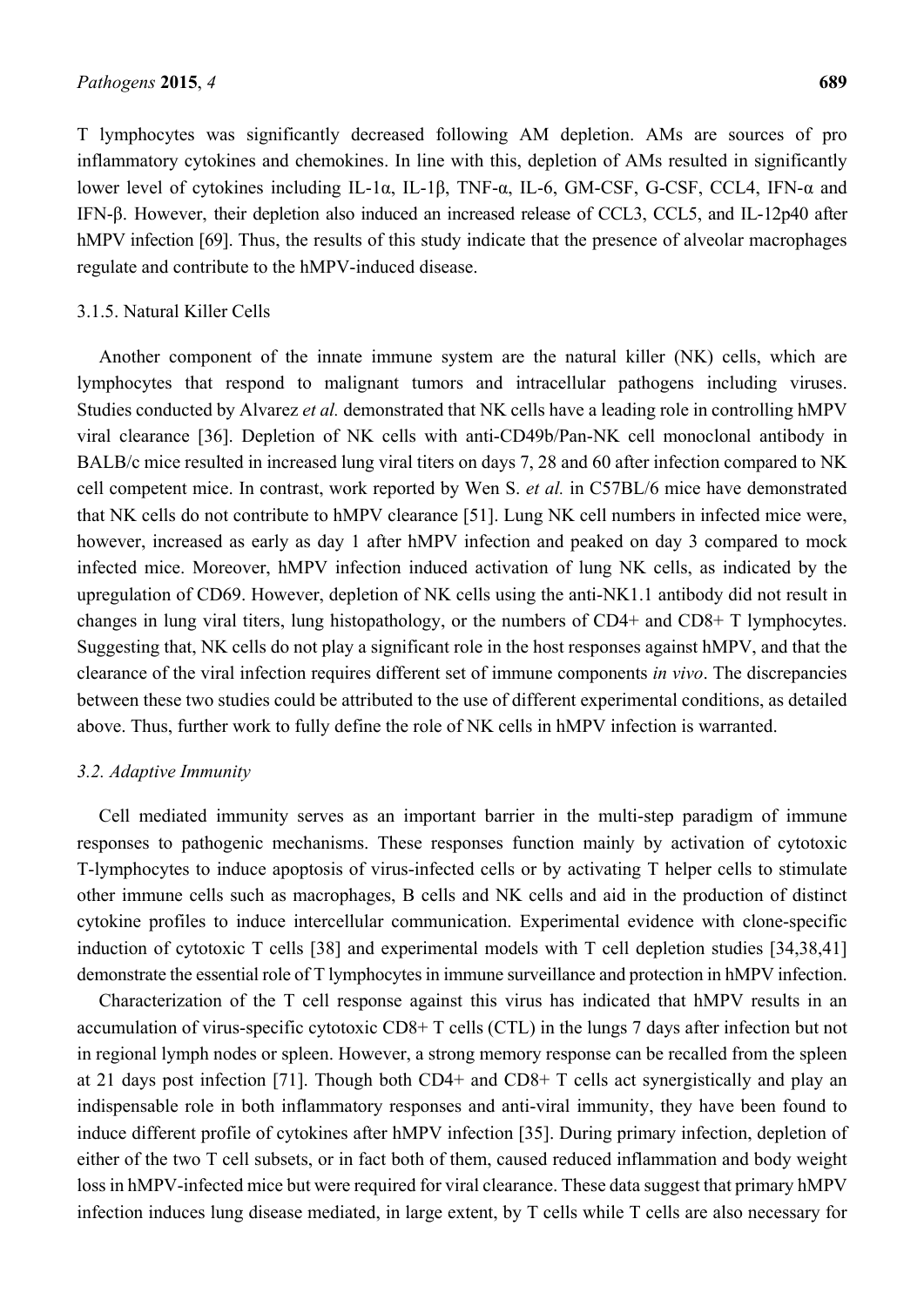the clearance of primary hMPV infection [41]. Regarding the regulation of the T cell response during hMPV infection, a recent study by Hastings *et al.*, showed that type I IFN signaling is essential for the development of functional hMPV specific CD8 T cells in the lungs using IFN-α receptor deficient C57BL/6 mice [53]. Moreover, in aged mice, CD4+T cells appear to play an important role in the exacerbated hMPV-induced disease. As demonstrated in 18-19 month-old BALB/c mice which showed a significant increased numbers of IL-4-producing CD4+ T cells but no change in the CD8+ T cell numbers when compared with younger mice [62], suggesting a Th2 skewing response in older mice after hMPV infection

As for the role of T cells in hMPV reinfection, concurrent depletion of both CD4+ and CD8+ T cells led to a decreased airway hyperresponsiveness (AHR) [41]. However, depletion of CD4+ T cells alone during hMPV reinfection, unlike in CD8+ T cell-depleted mice, led to a defective antibody response. Nevertheless, CD4+ T cell-depleted mice had undetectable infectious virus after hMPV challenge and were protected from clinical disease, indicating that protection can be provided by an intact CD8+ T cell response [41]. Interestingly, recent observations indicate that the CD8+ T cell response is impaired during hMPV infection and reinfection and that phenomenon appears to be regulated by the expression of the inhibitor receptor programmed death-1 (PD-1) and programed death ligand-1 (PD-L1) [52,72,73]. These findings indicate that a defective CD8+T cell response contributes to hMPV reinfection. Whether this effect characterizes the commonly observed hMPV reinfection in humans warrants future research.

The understanding of the T cell response induced by hMPV vaccine candidates has found their initial steps using the mouse model. The induction of CD8+ cytotoxic T cells by peptide immunization in mice has proven to be protective against hMPV challenge in reducing viral load and lung histopathology [38]. Likewise, immunization with Bacillus Calmette-Guerin (BCG) strains expressing hMPV-phosphoprotein effectively induced a protective response which was mediated by a Th1 T cell response [42]. Immunization with hMPV F-bearing virus-like particles (VLP) was also able to stimulate an hMPV specific CD8+ T cell response and protected lungs from infection after hMPV challenge [50]. Further experimental studies in non-human primates and/or clinical trials are warranted in order to validate the immunological observations in the mouse model towards vaccine development.

#### **4. Conclusions**

The experimental mouse model represents a valuable tool for *in vivo* research on hMPV infection and has provided important information regarding the hMPV-induced disease and detailed aspects of the immune response induced by hMPV infection. Although, inherent limitations are observed in the mouse model when data are extrapolated to the natural human infection, due to the availability of several gene deficient mice strains and multiple murine specific antibodies, it provides a valued experimental small animal model that allows answering critical questions that are necessary to our better understanding of the immune response and disease pathogenesis of hMPV.

#### **Acknowledgments**

Research in Antonieta Guerrero-Plata's laboratory has been supported by Grants from the National Center for Research Resources (P20RR020159-09), and the National Institute of General Medical Sciences (P20GM103458-09) from the National Institutes of Health, the LSU Competitive Organized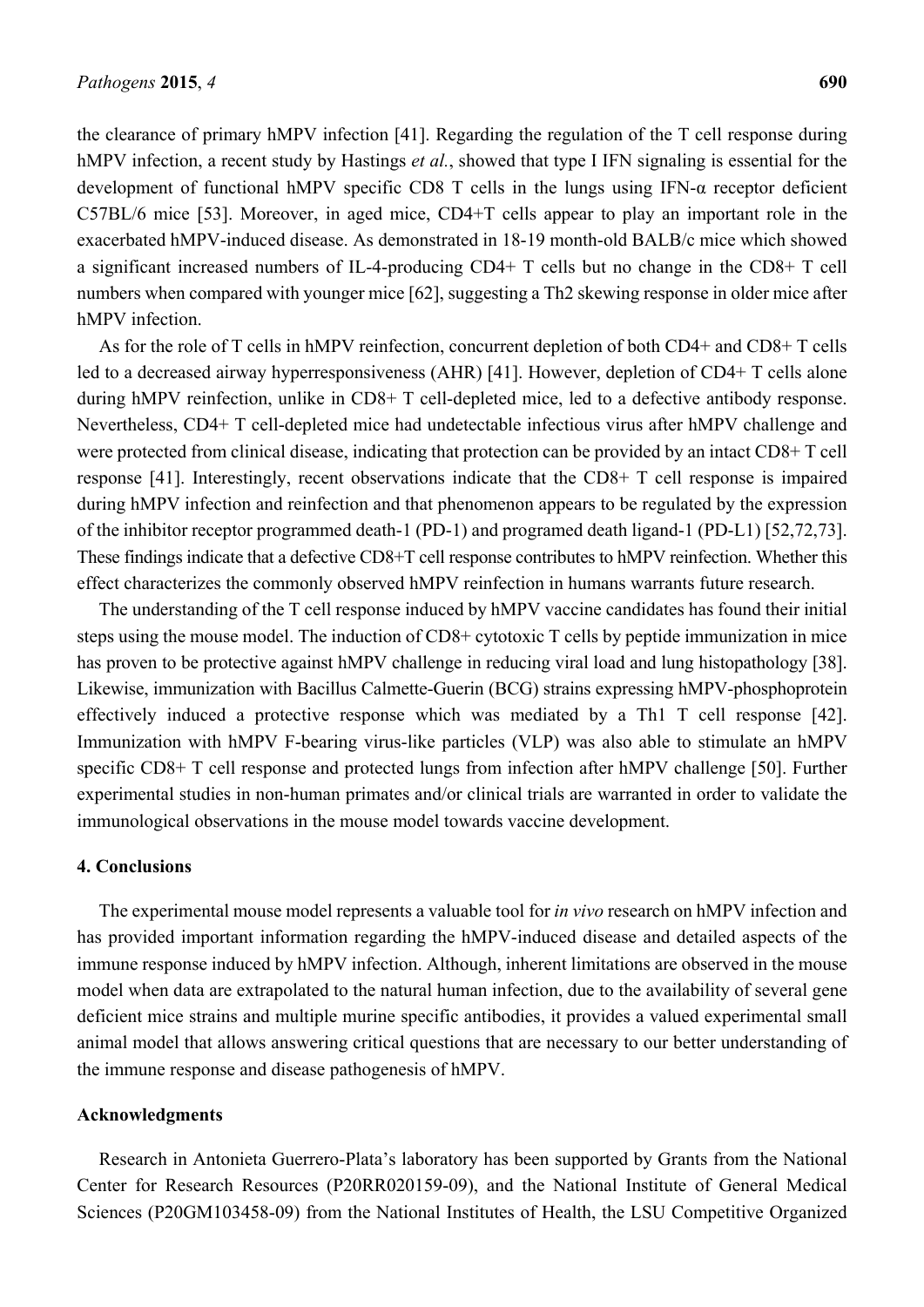Research program (LAV-3489), and the Louisiana Experimental Program from the National Science Foundation and Louisiana Board of Regents (41884).

## **Author Contributions**

Antonieta Guerrero-Plata and Nagarjuna R. Cheemarla performed the literature research and wrote the manuscript.

# **Conflicts of Interest**

The authors declare no conflict of interest.

# **References**

- 1. Feuillet, F.; Lina, B.; Rosa-Calatrava, M.; Boivin, G. Ten years of human metapneumovirus research. *J. Clin. Virol.* **2012**, *53*, 97–105.
- 2. Van den Hoogen, B.G.; de Jong, J.C.; Groen, J.; Kuiken, T.; de Groot, R.; Fouchier, R.A.; Osterhaus, A.D. A newly discovered human pneumovirus isolated from young children with respiratory tract disease. *Nat. Med.* **2001**, *7*, 719–724.
- 3. Boivin, G.; de Serres, G.; Cote, S.; Gilca, R.; Abed, Y.; Rochette, L.; Bergeron, M.G.; Dery, P. Human metapneumovirus infections in hospitalized children. *Emerg. Infect. Dis.* **2003**, *9*, 634–640.
- 4. Caracciolo, S.; Minini, C.; Colombrita, D.; Rossi, D.; Miglietti, N.; Vettore, E.; Caruso, A.; Fiorentini, S. Human metapneumovirus infection in young children hospitalized with acute respiratory tract disease: Virologic and clinical features. *Pediatr. Infect. Dis. J.* **2008**, *27*, 406–412.
- 5. Crowe, J.E., Jr. Human metapneumovirus as a major cause of human respiratory tract disease. *Pediatr. Infect. Dis. J.* **2004**, *23*, S215–S221.
- 6. Kahn, J.S. Epidemiology of human metapneumovirus. *Clin. Microbiol. Rev.* **2006**, *19*, 546–557.
- 7. Mullins, J.A.; Erdman, D.D.; Weinberg, G.A.; Edwards, K.; Hall, C.B.; Walker, F.J.; Iwane, M.; Anderson, L.J. Human metapneumovirus infection among children hospitalized with acute respiratory illness. *Emerg. Infect. Dis.* **2004**, *10*, 700–705.
- 8. Esper, F.; Boucher, D.; Weibel, C.; Martinello, R.A.; Kahn, J.S. Human metapneumovirus infection in the United States: Clinical manifestations associated with a newly emerging respiratory infection in children. *Pediatrics* **2003**, *111*, 1407–1410.
- 9. Kahn, J.S. Human metapneumovirus, a newly emerging respiratory virus. *Pediatr. Infect. Dis. J.* **2003**, *22*, 923–924.
- 10. Williams, J.V.; Wang, C.K.; Yang, C.F.; Tollefson, S.J.; House, F.S.; Heck, J.M.; Chu, M.; Brown, J.B.; Lintao, L.D.; Quinto, J.D.; *et al*. The role of human metapneumovirus in upper respiratory tract infections in children: A 20-year experience. *J. Infect. Dis.* **2006**, *193*, 387–395.
- 11. Collins, P.L.; Crowe, J. Respiratory Syncytial Virus and Metapneumovirus. In *Fileds Virology*, 5th ed.; Knipe, D.M., Howley, P.M., Eds.; Wolters Kluwer: Philadelphia, PA, USA, 2007; Volume 2, pp. 1601–1646.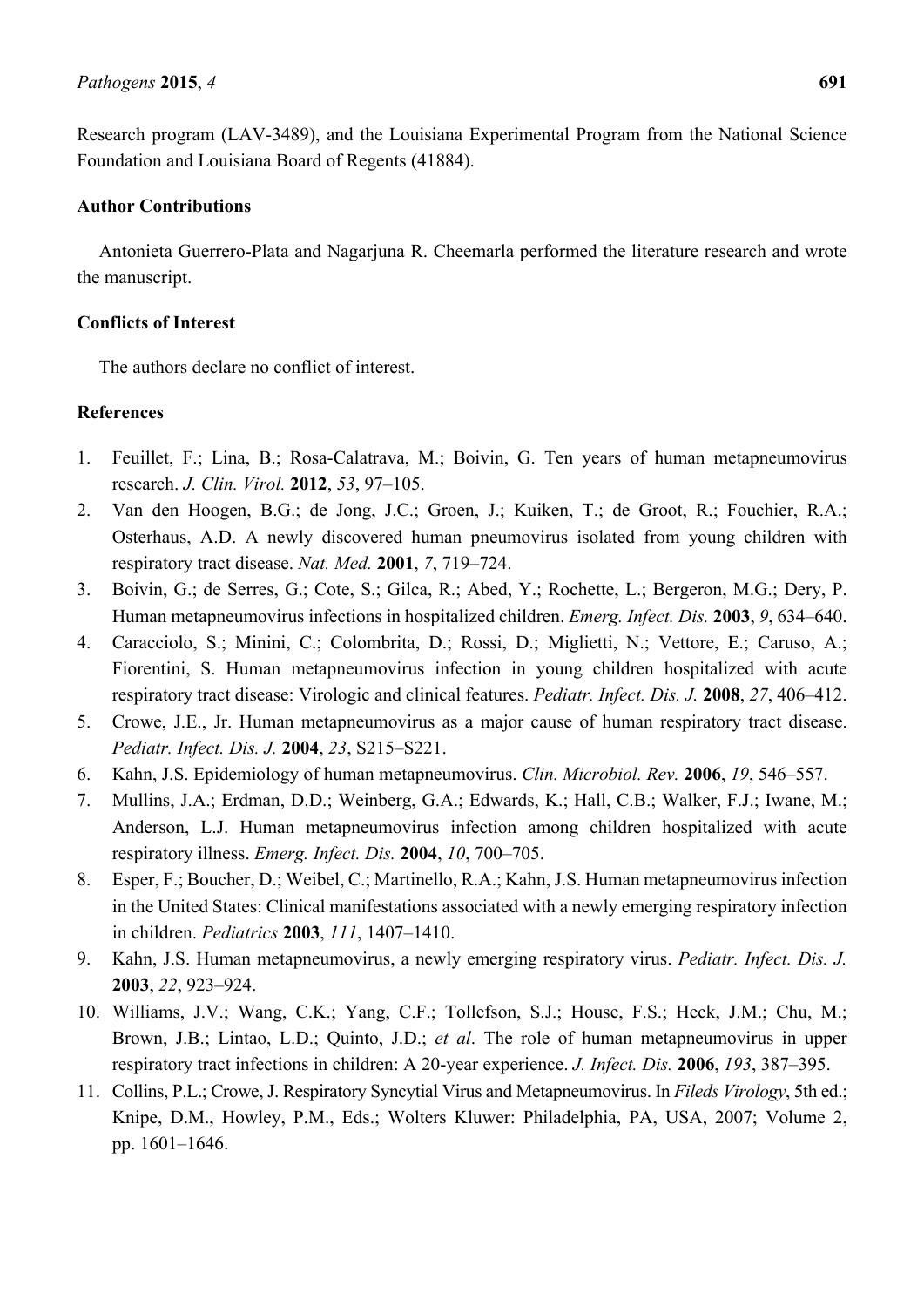- 12. Van den Hoogen, B.G.; Herfst, S.; Sprong, L.; Cane, P.A.; Forleo-Neto, E.; de Swart, R.L.; Osterhaus, A.D.; Fouchier, R.A. Antigenic and genetic variability of human metapneumoviruses. *Emerg. Infect. Dis.* **2004**, *10*, 658–666.
- 13. Biacchesi, S.; Skiadopoulos, M.H.; Boivin, G.; Hanson, C.T.; Murphy, B.R.; Collins, P.L.; Buchholz, U.J. Genetic diversity between human metapneumovirus subgroups. *Virology* **2003**, *315*,  $1 - 9$
- 14. Mackay, I.M.; Jacob, K.C.; Woolhouse, D.; Waller, K.; Syrmis, M.W.; Whiley, D.M.; Siebert, D.J.; Nissen, M.; Sloots, T.P. Molecular assays for detection of human metapneumovirus. *J. Clin. Microbiol.* **2003**, *41*, 100–105.
- 15. Easton, A.J.; Domachowske, J.B.; Rosenberg, H.F. Animal pneumoviruses: Molecular genetics and pathogenesis. *Clin. Microbiol. Rev.* **2004**, *17*, 390–412.
- 16. Hamelin, M.E.; Yim, K.; Kuhn, K.H.; Cragin, R.P.; Boukhvalova, M.; Blanco, J.C.; Prince, G.A.; Boivin, G. Pathogenesis of human metapneumovirus lung infection in BALB/c mice and cotton rats. *J. Virol.* **2005**, *79*, 8894–8903.
- 17. Mok, H.; Tollefson, S.J.; Podsiad, A.B.; Shepherd, B.E.; Polosukhin, V.V.; Johnston, R.E.; Williams, J.V.; Crowe, J.E., Jr. An alphavirus replicon-based human metapneumovirus vaccine is immunogenic and protective in mice and cotton rats. *J. Virol.* **2008**, *82*, 11410–11418.
- 18. Green, M.G.; Huey, D.; Niewiesk, S. The cotton rat (*Sigmodon hispidus*) as an animal model for respiratory tract infections with human pathogens. *Lab Animal* **2013**, *42*, 170–176.
- 19. Boukhvalova, M.S.; Prince, G.A.; Blanco, J.C. The cotton rat model of respiratory viral infections. *Biologicals* **2009**, *37*, 152–159.
- 20. MacPhail, M.; Schickli, J.H.; Tang, R.S.; Kaur, J.; Robinson, C.; Fouchier, R.A.; Osterhaus, A.D.; Spaete, R.R.; Haller, A.A. Identification of small-animal and primate models for evaluation of vaccine candidates for human metapneumovirus (hMPV) and implications for hMPV vaccine design. *J. Gen. Virol.* **2004**, *85*, 1655–1663.
- 21. Herfst, S.; de Graaf, M.; Schrauwen, E.J.; Sprong, L.; Hussain, K.; van den Hoogen, B.G.; Osterhaus, A.D.; Fouchier, R.A. Generation of temperature-sensitive human metapneumovirus strains that provide protective immunity in hamsters. *J. Gen. Virol.* **2008**, *89*, 1553–1562.
- 22. Schickli, J.H.; Kaur, J.; Macphail, M.; Guzzetta, J.M.; Spaete, R.R.; Tang, R.S. Deletion of human metapneumovirus M2-2 increases mutation frequency and attenuates growth in hamsters. *Virol. J.* **2008**, doi:10.1186/1743-422X-5-69.
- 23. Biacchesi, S.; Pham, Q.N.; Skiadopoulos, M.H.; Murphy, B.R.; Collins, P.L.; Buchholz, U.J. Infection of nonhuman primates with recombinant human metapneumovirus lacking the SH, G, or M2-2 protein categorizes each as a nonessential accessory protein and identifies vaccine candidates. *J. Virol.* **2005**, *79*, 12608–12613.
- 24. Biacchesi, S.; Pham, Q.N.; Skiadopoulos, M.H.; Murphy, B.R.; Collins, P.L.; Buchholz, U.J. Modification of the trypsin-dependent cleavage activation site of the human metapneumovirus fusion protein to be trypsin independent does not increase replication or spread in rodents or nonhuman primates. *J. Virol.* **2006**, *80*, 5798–5806.
- 25. Darniot, M.; Petrella, T.; Aho, S.; Pothier, P.; Manoha, C. Immune response and alteration of pulmonary function after primary human metapneumovirus (hMPV) infection of BALB/c mice. *Vaccine* **2005**, *23*, 4473–4480.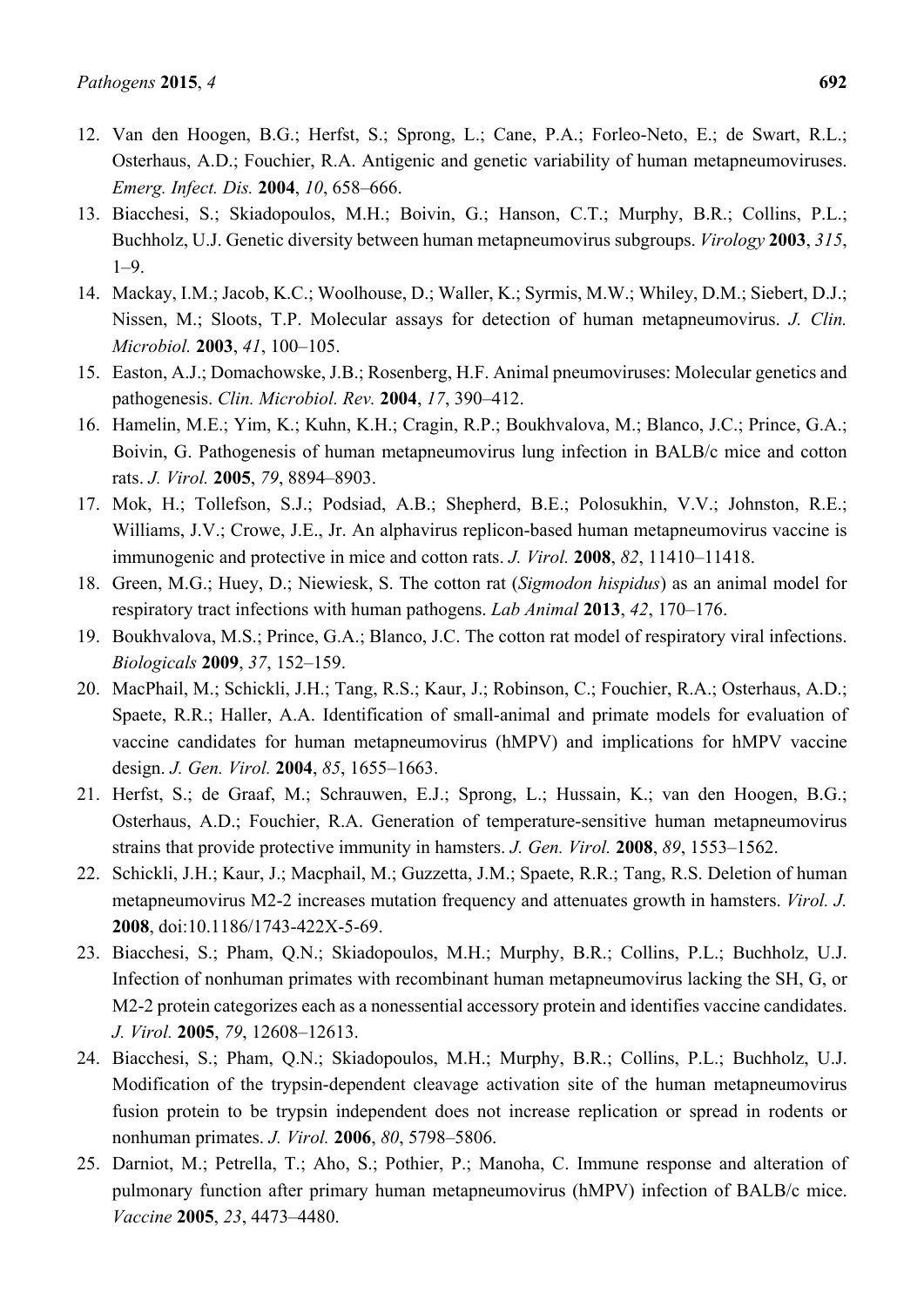- 26. Kukavica-Ibrulj, I.; Hamelin, M.E.; Prince, G.A.; Gagnon, C.; Bergeron, Y.; Bergeron, M.G.; Boivin, G. Infection with human metapneumovirus predisposes mice to severe pneumococcal pneumonia. *J. Virol.* **2009**, *83*, 1341–1349.
- 27. Hamelin, M.E.; Prince, G.A.; Boivin, G. Effect of ribavirin and glucocorticoid treatment in a mouse model of human metapneumovirus infection. *Antimicrob. Agents Chemother.* **2006**, *50*, 774–777.
- 28. Hamelin, M.E.; Couture, C.; Sackett, M.K.; Boivin, G. Enhanced lung disease and Th2 response following human metapneumovirus infection in mice immunized with the inactivated virus. *J. Gen. Virol.* **2007**, *88*, 3391–3400.
- 29. Levy, C.; Aerts, L.; Hamelin, M.E.; Granier, C.; Szecsi, J.; Lavillette, D.; Boivin, G.; Cosset, F.L. Virus-like particle vaccine induces cross-protection against human metapneumovirus infections in mice. *Vaccine* **2013**, *31*, 2778–2785.
- 30. Hamelin, M.E.; Prince, G.A.; Gomez, A.M.; Kinkead, R.; Boivin, G. Human metapneumovirus infection induces long-term pulmonary inflammation associated with airway obstruction and hyperresponsiveness in mice. *J. Infect. Dis.* **2006**, *193*, 1634–1642.
- 31. Ludewick, H.P.; Aerts, L.; Hamelin, M.E.; Boivin, G. Long-term impairment of Streptococcus pneumoniae lung clearance is observed after initial infection with influenza A virus but not human metapneumovirus in mice. *J. Gen. Virol.* **2011**, *92*, 1662–1665.
- 32. Aerts, L.; Hamelin, M.E.; Rheaume, C.; Lavigne, S.; Couture, C.; Kim, W.; Susan-Resiga, D.; Prat, A.; Seidah, N.G.; Vergnolle, N.; *et al*. Modulation of protease activated receptor 1 influences human metapneumovirus disease severity in a mouse model. *PLoS ONE* **2013**, doi:10.1371/ journal.pone.0072529.
- 33. Darniot, M.; Schildgen, V.; Schildgen, O.; Sproat, B.; Kleines, M.; Ditt, V.; Pitoiset, C.; Pothier, P.; Manoha, C. RNA interference *in vitro* and *in vivo* using DsiRNA targeting the nucleocapsid N mRNA of human metapneumovirus. *Antiviral Res.* **2012**, *93*, 364–373.
- 34. Alvarez, R.; Harrod, K.S.; Shieh, W.J.; Zaki, S.; Tripp, R.A. Human metapneumovirus persists in BALB/c mice despite the presence of neutralizing antibodies. *J. Virol.* **2004**, *78*, 14003–14011.
- 35. Alvarez, R.; Tripp, R.A. The immune response to human metapneumovirus is associated with aberrant immunity and impaired virus clearance in BALB/c mice. *J. Virol.* **2005**, *79*, 5971–5978.
- 36. Liu, P.; Shu, Z.; Qin, X.; Dou, Y.; Zhao, Y.; Zhao, X. A live attenuated human metapneumovirus vaccine strain provides complete protection against homologous viral infection and cross-protection against heterologous viral infection in BALB/c mice. *Clin. Vaccine Immunol.* **2013**, *20*, 1246–1254.
- 37. Guerrero-Plata, A.; Casola, A.; Garofalo, R.P. Human metapneumovirus induces a profile of lung cytokines distinct from that of respiratory syncytial virus. *J. Virol.* **2005**, *79*, 14992–14997.
- 38. Herd, K.A.; Mahalingam, S.; Mackay, I.M.; Nissen, M.; Sloots, T.P.; Tindle, R.W. Cytotoxic T-lymphocyte epitope vaccination protects against human metapneumovirus infection and disease in mice. *J. Virol.* **2006**, *80*, 2034–2044.
- 39. Guerrero-Plata, A.; Baron, S.; Poast, J.S.; Adegboyega, P.A.; Casola, A.; Garofalo, R.P. Activity and regulation of alpha interferon in respiratory syncytial virus and human metapneumovirus experimental infections. *J. Virol.* **2005**, *79*, 10190–10199.
- 40. Guerrero-Plata, A.; Kolli, D.; Hong, C.; Casola, A.; Garofalo, R.P. Subversion of pulmonary dendritic cell function by paramyxovirus infections. *J. Immunol.* **2009**, *182*, 3072–3083.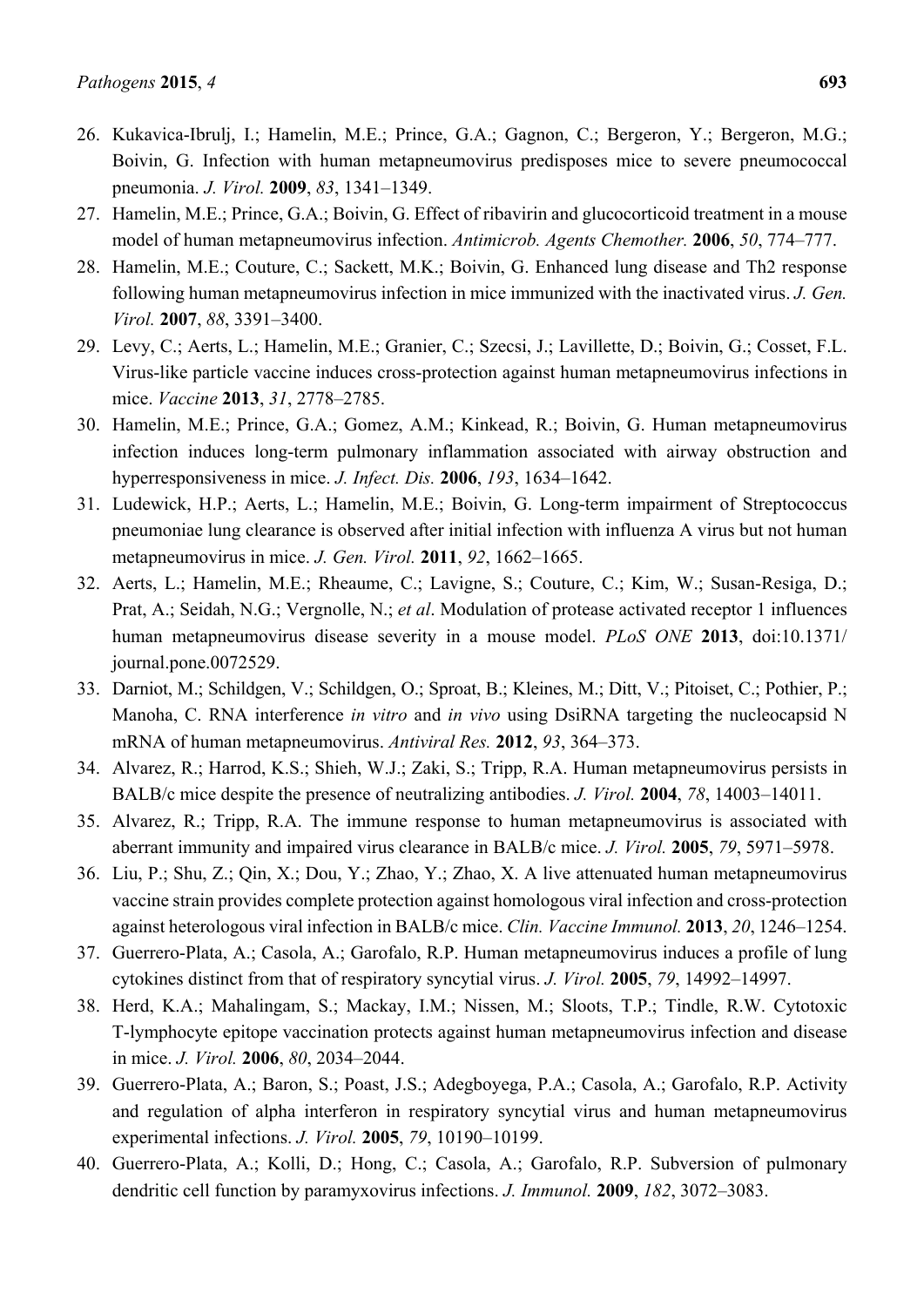- 41. Kolli, D.; Bataki, E.L.; Spetch, L.; Guerrero-Plata, A.; Jewell, A.M.; Piedra, P.A.; Milligan, G.N.; Garofalo, R.P.; Casola, A. T lymphocytes contribute to antiviral immunity and pathogenesis in experimental human metapneumovirus infection. *J. Virol.* **2008**, *82*, 8560–8569.
- 42. Palavecino, C.E.; Cespedes, P.F.; Gomez, R.S.; Kalergis, A.M.; Bueno, S.M. Immunization with a recombinant bacillus Calmette-Guerin strain confers protective Th1 immunity against the human metapneumovirus. *J. Immunol.* **2014**, *192*, 214–223.
- 43. Ditt, V.; Lusebrink, J.; Tillmann, R.L.; Schildgen, V.; Schildgen, O. Respiratory infections by HMPV and RSV are clinically indistinguishable but induce different host response in aged individuals. *PLoS ONE* **2011**, doi:10.1371/journal.pone.0016314.
- 44. Huck, B.; Neumann-Haefelin, D.; Schmitt-Graeff, A.; Weckmann, M.; Mattes, J.; Ehl, S.; Falcone, V. Human metapneumovirus induces more severe disease and stronger innate immune response in BALB/c mice as compared with respiratory syncytial virus. *Respir. Res.* **2007**, doi:10.1186/ 1465-9921-8-6.
- 45. Banos-Lara Mdel, R.; Ghosh, A.; Guerrero-Plata, A. Critical role of MDA5 in the interferon response induced by human metapneumovirus infection in dendritic cells and *in vivo*. *J. Virol.* **2013**, *87*, 1242–1251.
- 46. Chakraborty, K.; Zhou, Z.; Wakamatsu, N.; Guerrero-Plata, A. Interleukin-12p40 modulates human metapneumovirus-induced pulmonary disease in an acute mouse model of infection. *PLoS ONE* **2012**, doi:10.1371/journal.pone.0037173.
- 47. Ren, J.; Kolli, D.; Deng, J.; Fang, R.; Gong, B.; Xue, M.; Casola, A.; Garofalo, R.P.; Wang, T.; Bao, X. MyD88 controls human metapneumovirus-induced pulmonary immune responses and disease pathogenesis. *Virus Res.* **2013**, *176*, 241–250.
- 48. Velayutham, T.S.; Kolli, D.; Ivanciuc, T.; Garofalo, R.P.; Casola, A. Critical role of TLR4 in human metapneumovirus mediated innate immune responses and disease pathogenesis. *PLoS ONE* **2013**, doi:10.1371/journal.pone.0078849.
- 49. Banos-Lara Mdel, R.; Harvey, L.; Mendoza, A.; Simms, D.; Chouljenko, V.N.; Wakamatsu, N.; Kousoulas, K.G.; Guerrero-Plata, A. Impact and regulation of lambda interferon response in human metapneumovirus infection. *J. Virol.* **2015**, *89*, 730–742.
- 50. Cox, R.G.; Erickson, J.J.; Hastings, A.K.; Becker, J.C.; Johnson, M.; Craven, R.E.; Tollefson, S.J.; Boyd, K.L.; Williams, J.V. Human metapneumovirus virus-like particles induce protective B and T cell responses in a mouse model. *J. Virol.* **2014**, *88*, 6368–6379.
- 51. Wen, S.C.; Tollefson, S.J.; Johnson, M.; Gilchuk, P.; Boyd, K.L.; Shepherd, B.; Joyce, S.; Williams, J.V. Acute clearance of human metapneumovirus occurs independently of natural killer cells. *J. Virol.* **2014**, *88*, 10963–10969.
- 52. Erickson, J.J.; Rogers, M.C.; Hastings, A.K.; Tollefson, S.J.; Williams, J.V. Programmed death-1 impairs secondary effector lung CD8(+) T cells during respiratory virus reinfection. *J. Immunol.* **2014**, *193*, 5108–5117.
- 53. Hastings, A.K.; Erickson, J.J.; Schuster, J.E.; Boyd, K.L.; Tollefson, S.J.; Johnson, M.; Gilchuk, P.; Joyce, S.; Williams, J.V. Role of type I interferon signaling in human metapneumovirus pathogenesis and control of viral replication. *J. Virol.* **2015**, *89*, 4405–4420.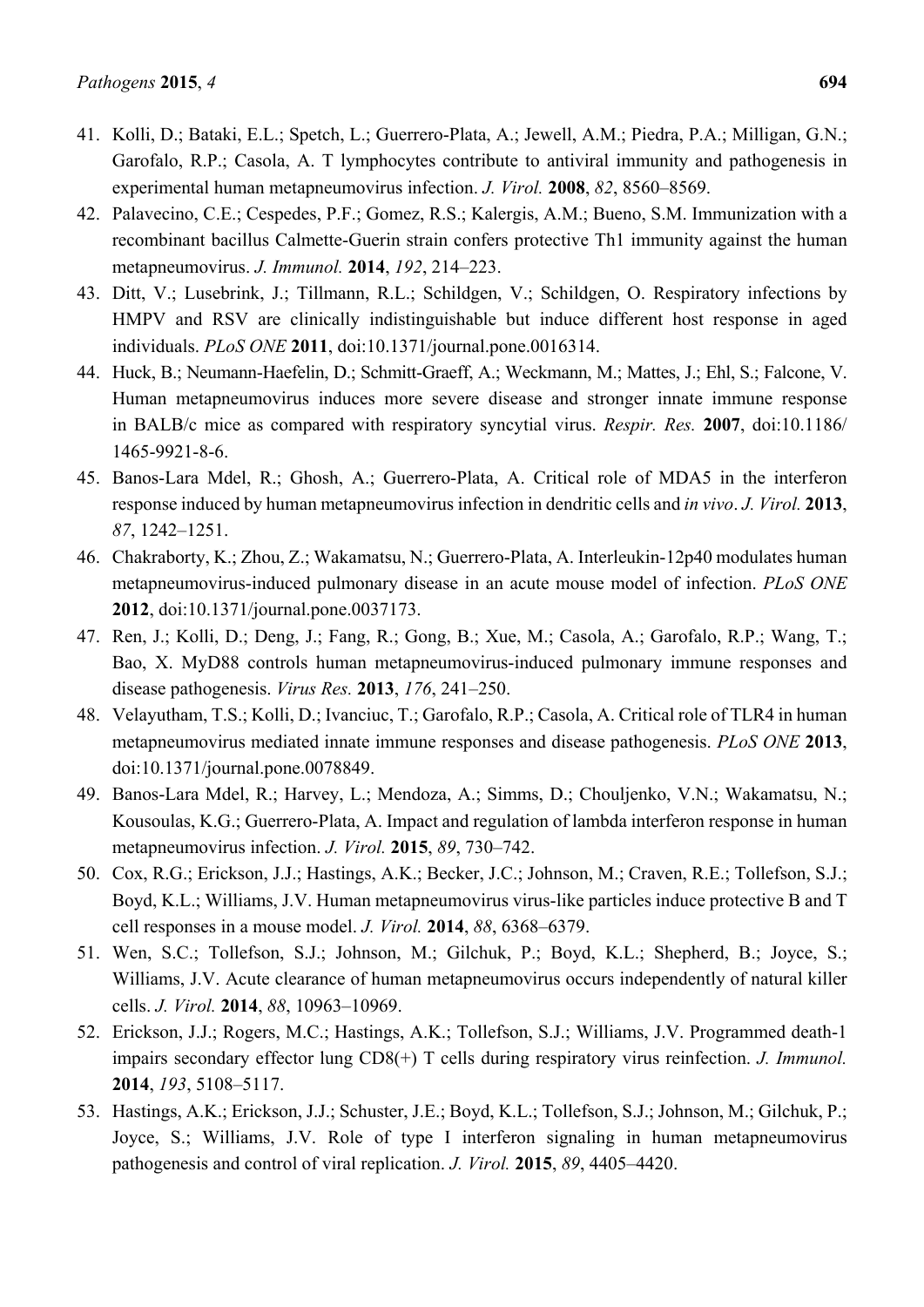- 54. Yu, C.M.; Li, R.P.; Chen, X.; Liu, P.; Zhao, X.D. Replication and pathogenicity of attenuated human metapneumovirus F mutants in severe combined immunodeficiency mice. *Vaccine* **2012**, *30*, 231–236.
- 55. Zhang, J.; Dou, Y.; Wu, J.; She, W.; Luo, L.; Zhao, Y.; Liu, P.; Zhao, X. Effects of N-linked glycosylation of the fusion protein on replication of human metapneumovirus *in vitro* and in mouse lungs. *J. Gen. Virol.* **2011**, *92*, 1666–1675.
- 56. Akira, S.; Uematsu, S.; Takeuchi, O. Pathogen recognition and innate immunity. *Cell* **2006**, *124*, 783–801.
- 57. Reikine, S.; Nguyen, J.B.; Modis, Y. Pattern Recognition and Signaling Mechanisms of RIG-I and MDA5. *Front. Immunol.* **2014**, doi:10.3389/fimmu.2014.00342.
- 58. Spann, K.M.; Loh, Z.; Lynch, J.P.; Ullah, A.; Zhang, V.; Baturcam, E.; Werder, R.B.; Khajornjiraphan, N.; Rudd, P.; Loo, Y.M.; *et al*. IRF-3, IRF-7, and IPS-1 promote host defense against acute human metapneumovirus infection in neonatal mice. *Am. J. Pathol.* **2014**, *184*, 1795–1806.
- 59. Deng, J.; Chen, Y.; Liu, G.; Ren, J.; Go, C.; Ivanciuc, T.; Deepthi, K.; Casola, A.; Garofalo, R.P.; Bao, X. MAVS plays an essential role in host immunity against human metapneumovirus. *J. Gen. Virol.* **2015**, doi:10.1099/vir.0.000178.
- 60. Laham, F.R.; Israele, V.; Casellas, J.M.; Garcia, A.M.; Lac Prugent, C.M.; Hoffman, S.J.; Hauer, D.; Thumar, B.; Name, M.I.; Pascual, A.; *et al.* Differential production of inflammatory cytokines in primary infection with human metapneumovirus and with other common respiratory viruses of infancy. *J. Infect. Dis.* **2004**, *189*, 2047–2056.
- 61. Aherne, W.; Bird, T.; Court, S.D.; Gardner, P.S.; McQuillin, J. Pathological changes in virus infections of the lower respiratory tract in children. *J. Clin. Pathol.* **1970**, *23*, 7–18.
- 62. Darniot, M.; Pitoiset, C.; Petrella, T.; Aho, S.; Pothier, P.; Manoha, C. Age-associated aggravation of clinical disease after primary metapneumovirus infection of BALB/c mice. *J. Virol.* **2009**, *83*, 3323–3332.
- 63. Stumbles, P.A.; Upham, J.W.; Holt, P.G. Airway dendritic cells: Co-ordinators of immunological homeostasis and immunity in the respiratory tract. *APMIS* **2003**, *111*, 741–755.
- 64. Guerrero-Plata, A.; Casola, A.; Suarez, G.; Yu, X.; Spetch, L.; Peeples, M.E.; Garofalo, R.P. Differential response of dendritic cells to human metapneumovirus and respiratory syncytial virus. *Am. J. Respir. Cell Mol. Biol.* **2006**, *34*, 320–329.
- 65. Guerrero-Plata, A. Dendritic cells in human Pneumovirus and Metapneumovirus infections. *Viruses* **2013**, *5*, 1553–1570.
- 66. Le Nouen, C.; Munir, S.; Losq, S.; Winter, C.C.; McCarty, T.; Stephany, D.A.; Holmes, K.L.; Bukreyev, A.; Rabin, R.L.; Collins, P.L.; *et al*. Infection and maturation of monocyte-derived human dendritic cells by human respiratory syncytial virus, human metapneumovirus, and human parainfluenza virus type 3. *Virology* **2009**, *385*, 169–182.
- 67. Pribul, P.K.; Harker, J.; Wang, B.; Wang, H.; Tregoning, J.S.; Schwarze, J.; Openshaw, P.J. Alveolar macrophages are a major determinant of early responses to viral lung infection but do not influence subsequent disease development. *J. Virol.* **2008**, *82*, 4441–4448.
- 68. Lohmann-Matthes, M.L.; Steinmuller, C.; Franke-Ullmann, G. Pulmonary macrophages. *Eur. Respir. J.* **1994**, *7*, 1678–1689.